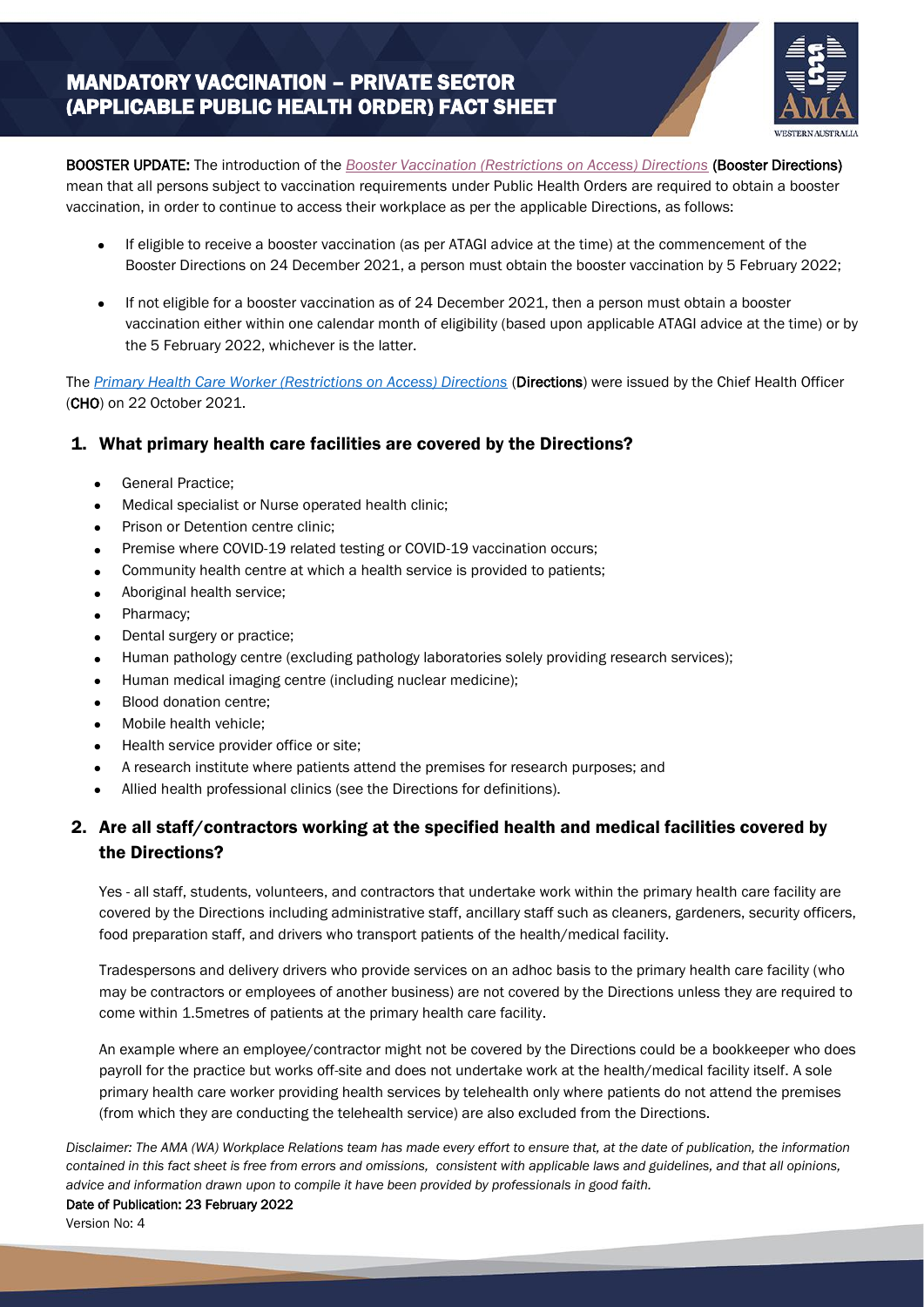### 3. When do staff/contractors have to be vaccinated by?

Staff/contractors covered by the Directions need to have at least one dose of a COVID-19 vaccine registered by the Therapeutic Goods Administration (TGA) by 1 November 2021 to be able to access the health/medical facility to undertake work.

The deadline to be fully vaccinated (2 doses) is 1 December 2021.

### 4. How has this direction been given?

As a public health state of emergency was declared by the Minister of Health on 23 March 2020 for COVID-19 under the *Public Health Act 2016 (WA)*, this empowers authorised emergency officers, including the Chief Health Officer (CHO), to exercise certain emergency powers and issue lawful directions to all persons in Western Australia deemed reasonably necessary to prevent, control or abate the serious public health risk presented by COVID-19 whilst the state of emergency is in effect. These powers include restricting access to certain premises (e.g., health care facilities) and requiring persons to provide information or answer questions for the purpose of investigating, preventing, controlling, or abating the serious public health risk (e.g., disclosing vaccination status).

## 5. As an Employer, am I lawfully required to consult with my workers about the introduction of mandatory vaccinations as a result of the Directions?

You are not required to consult with your workers either, under applicable work, health, and safety (WHS) legislation, or to comply with notification and consultation for significant change requirements often included in awards and/or industrial agreements, where mandatory vaccinations are now required as a result of the Directions because you as the Employer have not made the decision to introduce this change.

However, engaging in clear communication and co-operative consultation as much as possible is recommended as best practice. The Fair Work Ombudsman (FWO) has provided some guidance for Employers on this available [here.](https://www.fairwork.gov.au/tools-and-resources/best-practice-guides/consultation-and-cooperation-in-the-workplace)

See Question 8 for further advice on WHS obligations regarding implementing any other risk mitigation control measures and requirements to consult.

### 6. What exemptions can apply to the requirement to be vaccinated?

Exemption guidelines and application forms can be found online [here.](https://www.wa.gov.au/government/document-collections/covid-19-coronavirus-mandatory-vaccination)

Approved medical exemptions must be recorded on the Australian Immunisation Register. The criteria for permanent medical exemption can be found on the Services Australia Government site [here.](https://www.servicesaustralia.gov.au/individuals/services/medicare/australian-immunisation-register/what-register/immunisation-medical-exemptions)

Further guidance on temporary medical exemption criteria (e.g. individuals with certain acute major medical conditions) can be foun[d here.](https://www.health.gov.au/resources/publications/atagi-expanded-guidance-on-temporary-medical-exemptions-for-covid-19-vaccines)

Temporary exemptions can also be applied for (both by individuals or Employers) in extenuating circumstances, which are considered for approval on a case-by-case basis by the CHO, for example where a person has been vaccinated overseas with a vaccine not approved by the TGA, or where a practice is located in a remote area where vaccine availability is limited, and all efforts have been made to obtain a vaccine.

## 7. What do I do if one of my staff has not had the required vaccination by the nominated deadline under the Directions?

Unless the employee has a temporary or medical exemption, they cannot access the health/medical facility to work after the nominated deadline without the required vaccination otherwise they would be placing themselves, and you as the Employer, at risk of breaching the Directions which can be punishable by a fine of up to \$20,000 for individuals and up to \$100,000 for corporate bodies.

It is important to firstly ascertain from the employee the reason for their unvaccinated status. If the employee does not have the required vaccination by the nominated deadline due to extenuating circumstances, e.g., availability of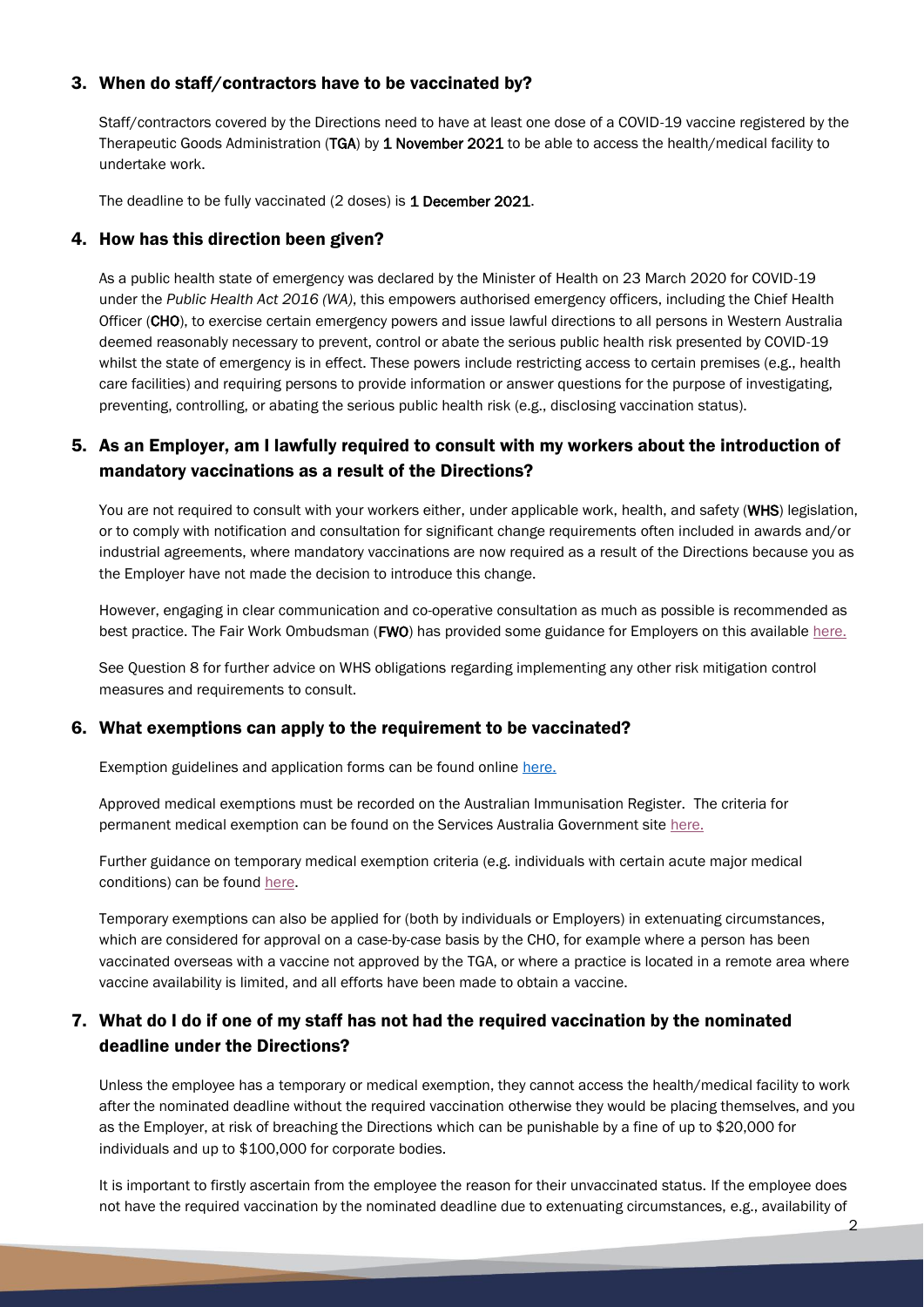vaccine, or they are going through the process of getting a medical or temporary exemption which has not yet been approved, you may wish to consider alternative work options, if possible, on a temporary basis, such as working remotely/from home.

If there are no reasonable temporary alternative work options (e.g. working from home), or the employee has clearly communicated that they do not intend to be vaccinated, then you are able to stand down the employee without pay as (although they may be willing to work) they are not ready and able to work, or able to be usefully employed, due to the operation of the Directions and the fact that they cannot access the facility to undertake their work.

Members can utilise a template stand-down letter produced by the AMA (WA) in this scenario.

You could agree to allow an employee to take any applicable accrued paid leave during this period if they request to do so, however, generally, you wouldn't be able to direct that paid leave entitlements be taken.

If an employee has clearly communicated that they do not intend to be vaccinated, we strongly recommend Members contact the Workplace Relations team for tailored advice before initiating any formal disciplinary process.

# 8. Can an Employer lawfully dismiss an employee for choosing not to be vaccinated (without an exemption) and not complying with the Directions and/or the Employer's reasonable and lawful direction to comply with the Directions?

The area of law around the implementation of mandatory vaccinations and subsequent dismissal of employees for being unvaccinated is a relatively new and developing area.

Recent decisions appear to support an Employer if they were to decide to terminate an employee's employment who was unvaccinated (without an exemption) and was subsequently unable to access work premises and perform their job under the current Directions (public health order) and providing that working remotely or from home was not a reasonable and viable alternative.

In the matter of *Kimber v Sapphire Coast Community Aged Care Ltd [2021] FWC 1818,* the Employer, a residential aged care facility, introduced a compulsory flu vaccination for all employees in March 2020 in response to a New South Wales (NSW) public health order that was in effect preventing persons from entering aged care facilities without a current flu vaccination.

In this matter, the employee, a receptionist, refused to be vaccinated and claimed to have suffered a severe reaction to a flu shot in 2016 however, despite further enquiries from the employer, the employee did not provide substantiated medical evidence to demonstrate a history of post-vaccination anaphylaxis. The Employer terminated the receptionist's employment, relying on NSW government advice at the time that the only absolute contraindication to a flu vaccination was a history of post-vaccination anaphylaxis, the use of certain cancer treatment drugs or Guillain-Barre' syndrome.

The decision handed down by the Fair Work Commission (FWC) on 29 April 2021 found that the dismissal was valid in that without the flu vaccination (or any evidence of the ability to work from home) the employee could not perform the inherent requirements of her job as she was not permitted to be on the aged care premises under the NSW public health order. The FWC also commented that whilst in this case, the employer hadn't formally directed the employee to be vaccinated, if they had it would have been considered a lawful and reasonable direction. In a 2/1 majority decision of the Full Bench of the FWC, handed down on 27 September 2021, the dismissal of Ms Kimber was upheld and her request for appeal dismissed.

We strongly recommend that Members contact the AMA Workplace Relations team for specific advice when seeking to initiate a disciplinary process or potential dismissal of an employee for any reason.

## 9. What about my workplace health and safety obligations as an Employer, particularly if I have medically exempt unvaccinated staff working alongside vaccinated staff?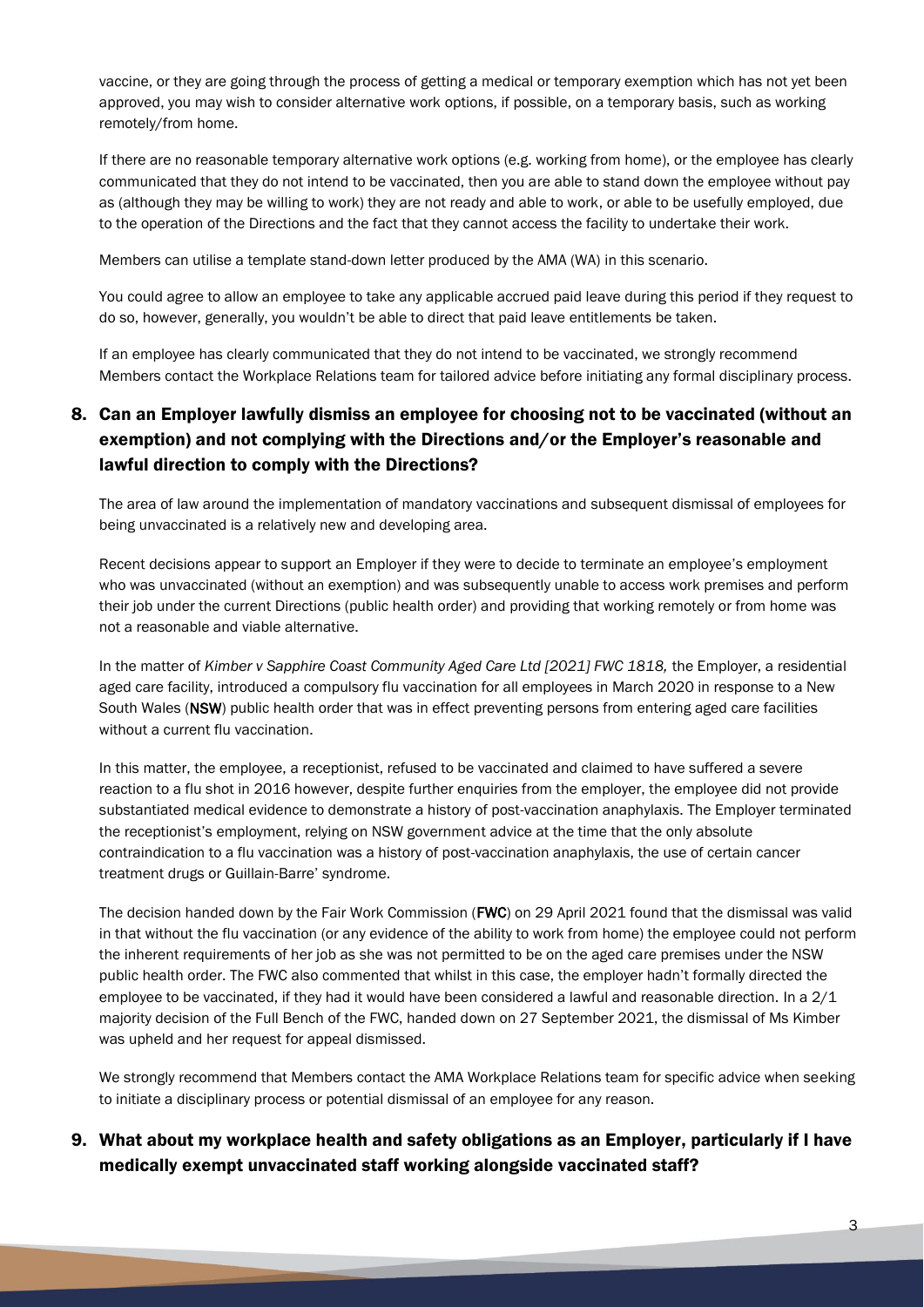An employer has obligations under the relevant work, health, and safety (WHS) legislation to provide a safe workplace which extends to direct employees, contractors, volunteers, visitors, and patients. This obligation includes eliminating the risk of exposure to COVID-19 where practicable, or alternatively, minimising the risk as much as reasonably practicable. Workers also have an obligation to ensure, as much as reasonably practicable, the safety of themselves and others within the workplace.

Safe Work Australia (SWA) has put together a number of tools, fact sheets and resources to assist businesses with assessing and managing the risk of COVID-19 in the workplace including a [COVID-19 resource kit,](https://covid19.swa.gov.au/collection/covid-19-resource-kit) industry specific information for [Health,](https://covid19.swa.gov.au/covid-19-information-workplaces/industry-information/health-care) [guidance](https://covid19.swa.gov.au/covid-19-information-workplaces/industry-information/general-industry-information/risk-assessment) and [templates](https://covid19.swa.gov.au/doc/template-and-example-covid-19-risk-register) for undertaking risk assessments, as well as [consultation](https://covid19.swa.gov.au/covid-19-information-workplaces/industry-information/general-industry-information/consultation) and a small business specifi[c hub.](https://covid19.swa.gov.au/covid-19-information-small-business) The Federal Department of Health [website](https://www.health.gov.au/resources/collections/coronavirus-covid-19-resources-for-health-professionals-including-aged-care-providers-pathology-providers-and-health-care-managers) also has a number of resources and information specific to the health industry, including guidance on the use of PPE, e.g. masks.

A thorough and documented risk assessment should be undertaken to assess the risk of COVID-19 within the specific workplace and to identify appropriate control measures to manage those risks. Control measures, other than vaccination, should be considered, where practicable, such as use of PPE (e.g., masks), physical distancing (e.g., staggering of meal breaks), hygiene and cleaning protocols, and regular testing where appropriate.

An employer is required to consult with workers on health and safety matters within the workplace and consultation should be undertaken when:

- conducting a risk assessment;
- **·** making decisions on control measures to be implemented to manage the risk of COVID-19 in the workplace (e.g., decisions on remote working arrangements, social distancing, wearing of PPE etc);
- **.** making decisions about the adequacy of workplace facilities to allow for certain control measures such as social distancing and hygiene measures;
- when you propose any other changes that may affect the health and safety of workers; and
- **when you change any existing policies and procedures that have an impact on the WHS of workers.**

In undertaking consultation, you must give workers (including any health and safety representatives) an opportunity to provide feedback, raise any WHS concerns, and you must take the views of the workers into consideration when making decisions and advise workers of your decision. You do not require consensus or agreement from workers, but you must include them in the decision-making process. Some Employers have utilised anonymous surveys of staff in the first instance as a consultation measure to assess support for other risk-mitigation measures.

# 10.What about other considerations, such as discrimination, privacy, and workers compensation?

### Discrimination:

When seeking to comply with the Directions and/or seeking to implement any other COVID-19 risk mitigation measures, an Employer must also consider their obligations and responsibilities under anti-discrimination laws and ensure they are not directly, or indirectly, discriminating against an employee based on a protected attribute, such as disability, pregnancy, or age (noting that vaccination status in itself is not a protected attribute).

However, both State and Federal discrimination laws contain a number of exemptions and defences which consider for example if the action is 'reasonable in the circumstances', whether any Public Health Order applies, WHS obligations, the inherent requirements of the position and whether reasonable adjustments can be made (that would not impose an 'unjustifiable hardship' on the Employer). The Australian Human Rights Commission has published some guidance on federal discrimination law in the context of mandatory COVID-19 vaccinations which can be foun[d here.](https://humanrights.gov.au/about/covid19-and-human-rights/covid-19-vaccinations-and-federal-discrimination-law)

#### Privacy: